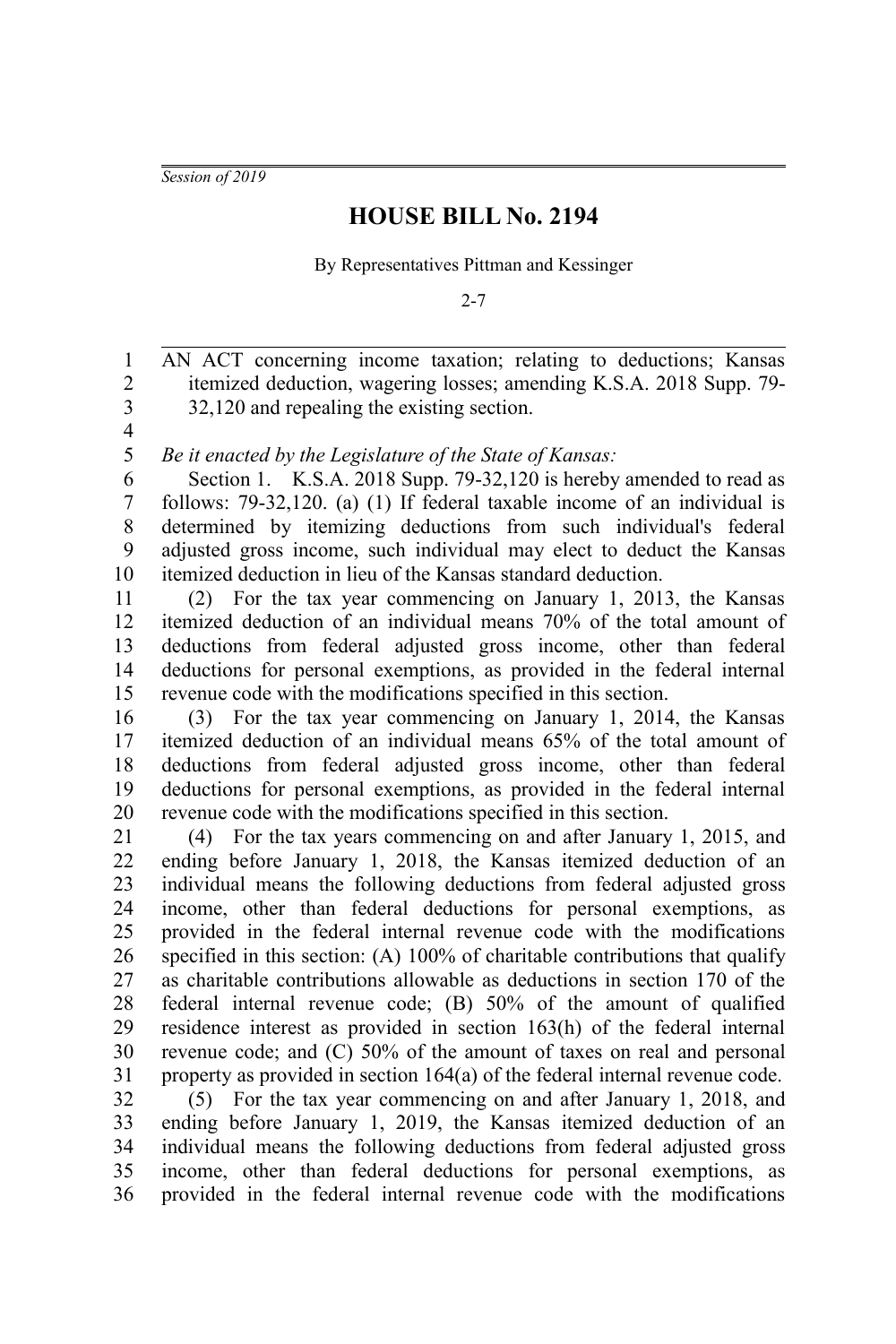specified in this section: (A) 100% of charitable contributions that qualify as charitable contributions allowable as deductions in section 170 of the federal internal revenue code; (B) 50% of expenses for medical care allowable as deductions in section 213 of the federal internal revenue code; (C) 50% of the amount of qualified residence interest as provided in section 163(h) of the federal internal revenue code; and (D) 50% of the amount of taxes on real and personal property as provided in section 164(a) of the federal internal revenue code. 1 2 3 4 5 6 7 8

(6) For the tax year commencing on and after January 1, 2019, and ending before January 1, 2020, the Kansas itemized deduction of an individual means the following deductions from federal adjusted gross income, other than federal deductions for personal exemptions, as provided in the federal internal revenue code with the modifications specified in this section: (A) 100% of charitable contributions that qualify as charitable contributions allowable as deductions in section 170 of the federal internal revenue code; (B) 75% of expenses for medical care allowable as deductions in section 213 of the federal internal revenue code; (C) 75% of the amount of qualified residence interest as provided in section 163(h) of the federal internal revenue code; and (D)  $75\%$  of the amount of taxes on real and personal property as provided in section 164(a) of the federal internal revenue code*; and (E) 100% of the losses from wagering transactions allowable as deductions in section 165(d) of the federal internal revenue code*. 9 10 11 12 13 14 15 16 17 18 19 20 21 22 23

(7) For the tax years commencing on and after January 1, 2020, the Kansas itemized deduction of an individual means the following deductions from federal adjusted gross income, other than federal deductions for personal exemptions, as provided in the federal internal revenue code with the modifications specified in this section: (A) 100% of charitable contributions that qualify as charitable contributions allowable as deductions in section 170 of the federal internal revenue code; (B) 100% of expenses for medical care allowable as deductions in section 213 of the federal internal revenue code; (C) 100% of the amount of qualified residence interest as provided in section 163(h) of the federal internal revenue code; and (D) 100% of the amount of taxes on real and personal property as provided in section 164(a) of the federal internal revenue code*; and (E) 100% of the losses from wagering transactions allowable as deductions in section 165(d) of the federal internal revenue code*. 24 25 26 27 28 29 30 31 32 33 34 35 36 37

(b) The total amount of deductions from federal adjusted gross income shall be reduced by the total amount of income taxes imposed by or paid to this state or any other taxing jurisdiction to the extent that the same are deducted in determining the federal itemized deductions and by the amount of all depreciation deductions claimed for any real or tangible personal property upon which the deduction allowed by K.S.A. 2018 38 39 40 41 42 43